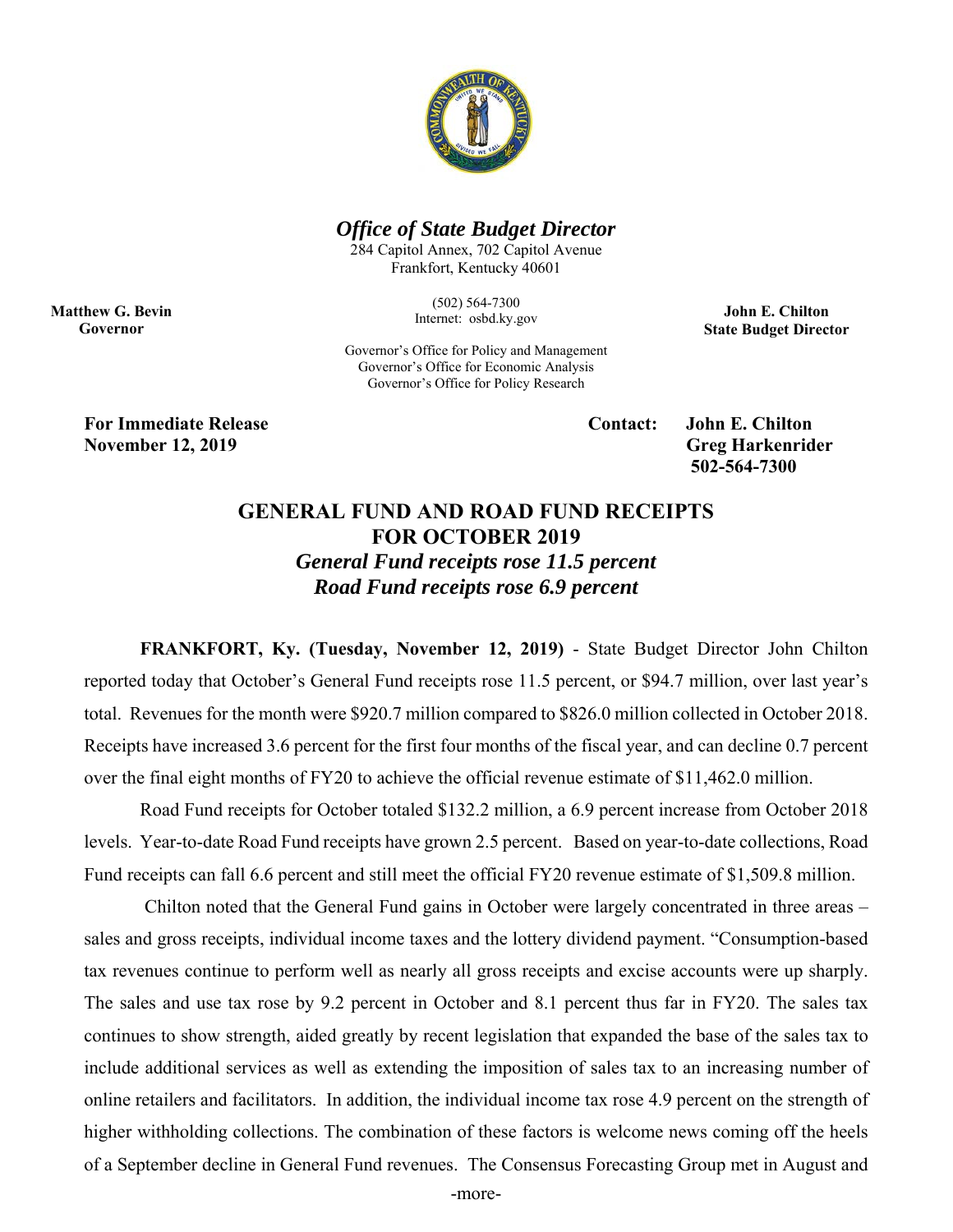October and will convene again in December to deliver official revenue estimates for Fiscal Years 2020, 2021, and 2022. The current official estimate calls for General Fund growth of 0.6 percent for FY20. Their official revenue estimate will provide the base for the new budget for FY 2021 and 2022."

Among the major accounts,

- Combined corporation income and LLET tax receipts rose 28.5 percent. Year-to-date, these receipts have decreased 5.9 percent.
- Individual income tax collections rose 4.9 percent on the strength of withholding receipts. Receipts are up 2.4 percent for the first four months of FY20.
- Sales and use tax receipts grew 9.2 percent in October and are up 8.1 percent for the year.
- Property tax collections rose 4.2 percent in October but are down 5.5 percent year-to-date.
- Cigarette tax receipts grew 14.0 percent in October and are up 3.3 percent for the first four months of the fiscal year.
- Coal severance tax receipts fell 26.8 percent to \$5.1 million in October. Year-to-date receipts are down 15.8 percent.
- Lottery revenues grew 77.4 percent in October due to an unusually large dividend payment that included some residual retained earnings from last fiscal year.

Road Fund receipts grew 6.9 percent in October as all of the major accounts increased. Year-todate collections have risen 2.5 percent compared to the previous year. Motor fuels taxes rose 6.4 percent in October and are up 2.1 percent for the year. Motor vehicle usage tax collections grew 2.2 percent and have increased 4.9 percent through the first four months of the year. License and privilege revenue rose 24.6 percent in October but are down 3.8 percent for the year. Nontax receipts grew 8.2 percent for the month and are up 9.3 percent for the year.

-30-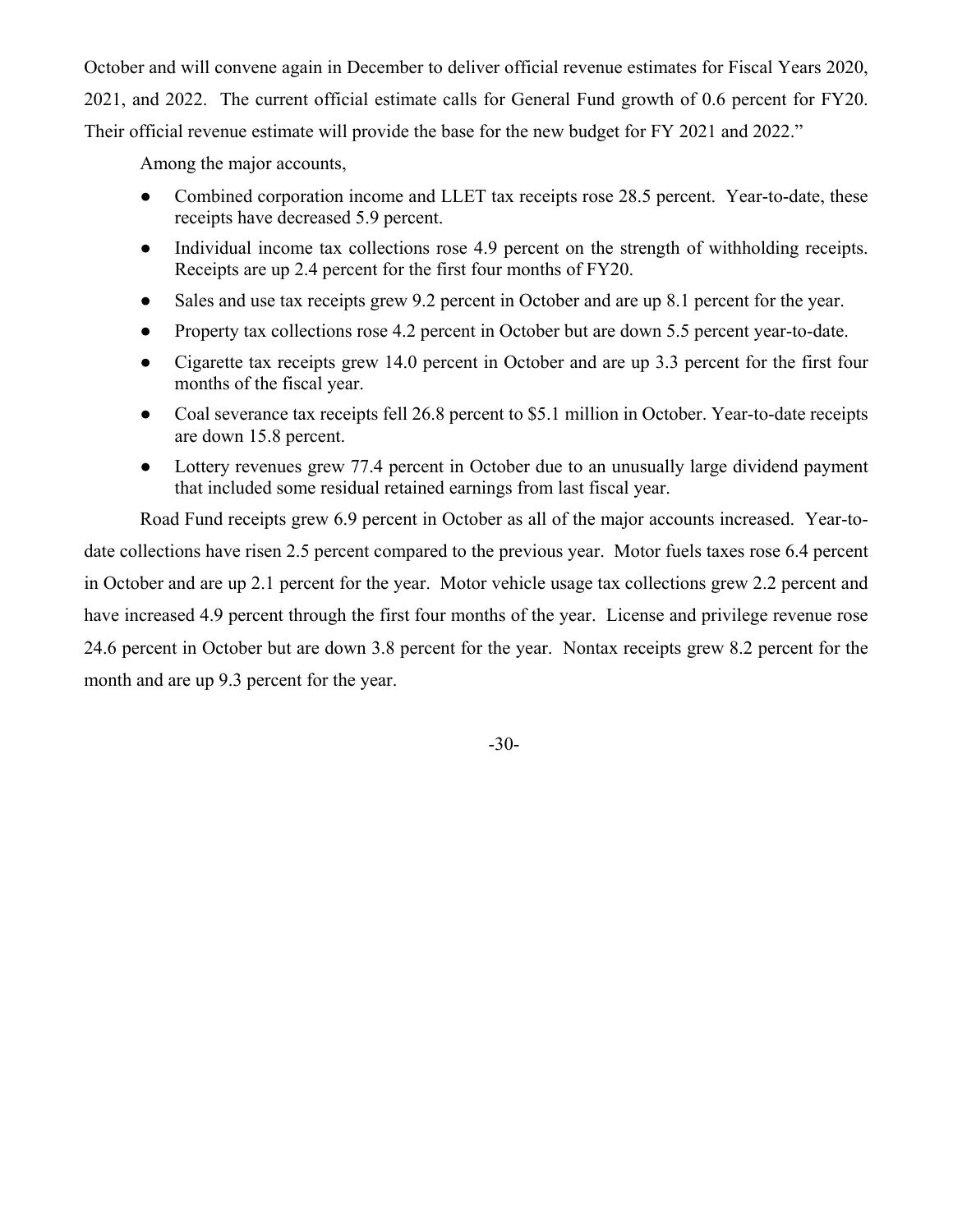## **KENTUCKY STATE GOVERNMENT REVENUE 1. GENERAL FUND REVENUE**

|                                                  | <b>OCTOBER</b>                 | <b>OCTOBER</b>                 |                    |                                    | <b>JULY THROUGH OCTOBER</b>        |                 |
|--------------------------------------------------|--------------------------------|--------------------------------|--------------------|------------------------------------|------------------------------------|-----------------|
|                                                  | 2019                           | 2018                           | <u>% Change</u>    | FY 2020                            | FY 2019                            | % Change        |
| <b>TOTAL GENERAL FUND</b><br>Tax Receipts        | \$920,727,749<br>\$868,213,600 | \$825,997,829<br>\$788,405,448 | 11.5%<br>10.1%     | \$3,618,064,745<br>\$3,487,298,790 | \$3,493,427,726<br>\$3,376,531,452 | 3.6%<br>3.3%    |
| Sales and Gross Receipts                         | \$425,057,348                  | \$375,009,550                  | 13.3%              | \$1,652,887,115                    | \$1,554,630,205                    | 6.3%            |
| <b>Beer Consumption</b>                          | 562,350                        | 459,515                        | 22.4%              | 2,177,022                          | 2,205,157                          | $-1.3%$         |
| <b>Beer Wholesale</b>                            | 5,330,476                      | 4,525,839                      | 17.8%              | 22,202,776                         | 20,812,015                         | 6.7%            |
| Cigarette                                        | 31,290,042                     | 27,450,552                     | 14.0%              | 122, 144, 429                      | 118,214,674                        | 3.3%            |
| <b>Distilled Spirits Case Sales</b>              | 21,567                         | 6,813                          | 216.5%             | 58,352                             | 40,558                             | 43.9%           |
| <b>Distilled Spirits Consumption</b>             | 1,843,434                      | 1,103,375                      | 67.1%              | 5,165,771                          | 4,767,747                          | 8.3%            |
| <b>Distilled Spirits Wholesale</b>               | 6,175,976                      | 3,676,847                      | 68.0%              | 17,143,042                         | 15,282,629                         | 12.2%           |
| Insurance Premium                                | 27,522,269                     | 17,854,098                     | 54.2%              | 50,402,180                         | 47,968,858                         | 5.1%            |
| Pari-Mutuel                                      | 2,057,890                      | 785,796                        | 161.9%             | 5,657,766                          | 2,271,828                          | 149.0%          |
| Race Track Admission                             | 2,228                          | 1,522                          | 46.4%              | 82,737                             | 87,860                             | $-5.8%$         |
| Sales and Use                                    | 340,066,830                    | 311,318,456                    | 9.2%               | 1,393,316,920                      | 1,288,650,069                      | 8.1%            |
| <b>Wine Consumption</b>                          | 341,478                        | 231,928                        | 47.2%              | 993,850                            | 1,001,481                          | $-0.8%$         |
| Wine Wholesale                                   | 1,885,750                      | 1,205,796                      | 56.4%              | 5,389,545                          | 5,255,662                          | 2.5%            |
| <b>Telecommunications Tax</b>                    | 6,142,554                      | 4,668,382                      | 31.6%<br>6.7%      | 20,688,572                         | 19,072,211                         | 8.5%<br>$-4.9%$ |
| <b>Other Tobacco Products</b><br>Floor Stock Tax | 1,812,059<br>2,447             | 1,697,589<br>23,041            | $-89.4%$           | 7,436,928<br>27,223                | 7,816,871<br>21,182,585            | $-99.9%$        |
|                                                  |                                |                                |                    |                                    |                                    |                 |
| License and Privilege                            | \$139,447                      | \$151,068                      | $-7.7%$            | \$357,352                          | (\$190,663)                        |                 |
| Alc. Bev. License Suspension                     | 20,500                         | 29.757                         | $-31.1%$           | 108,500                            | 141,007                            | -23.1%          |
| <b>Corporation License</b>                       | (408)                          | 0                              | ---                | 533                                | 44,657                             | $-98.8%$        |
| Corporation Organization                         | 1,115                          | (699)                          | $---$              | 28,550                             | 8,806                              | 224.2%          |
| <b>Occupational Licenses</b>                     | 40,499                         | 10,683                         | 279.1%             | 76.185                             | 41,703                             | 82.7%           |
| Race Track License<br><b>Bank Franchise Tax</b>  | 2,500<br>2,092                 | 875<br>50.610                  | 185.7%<br>$-95.9%$ | 97,500                             | 95,875<br>(754, 616)               | 1.7%            |
| <b>Driver License Fees</b>                       | 73,148                         | 59,843                         | 22.2%              | (195, 851)<br>241,935              | 231,905                            | 4.3%            |
|                                                  |                                |                                |                    |                                    |                                    |                 |
| <b>Natural Resources</b>                         | \$8,133,415                    | \$10,059,764                   | $-19.1%$           | \$34,291,319                       | \$39,318,072                       | $-12.8%$        |
| <b>Coal Severance</b>                            | 5,126,061                      | 6,998,810                      | $-26.8%$           | 22,697,738                         | 26,953,182                         | $-15.8\%$       |
| Oil Production                                   | 532,541                        | 553,206                        | $-3.7%$            | 1,969,170                          | 2,280,628                          | $-13.7%$        |
| <b>Minerals Severance</b>                        | 2,075,939                      | 2,083,838                      | $-0.4%$            | 7,712,784                          | 7,087,916                          | 8.8%            |
| <b>Natural Gas Severance</b>                     | 398,874                        | 423,910                        | $-5.9%$            | 1,911,627                          | 2,996,346                          | $-36.2%$        |
| Income                                           | \$402,630,449                  | \$377,941,721                  | 6.5%               | \$1,710,855,840                    | \$1,688,668,060                    | 1.3%            |
| Corporation                                      | 11,753,723                     | 16,141,753                     | -27.2%             | 145,994,885                        | 161,957,994                        | -9.9%           |
| Individual                                       | 368,451,057                    | 351,334,229                    | 4.9%               | 1,502,421,543                      | 1,467,272,678                      | 2.4%            |
| <b>Limited Liability Entity</b>                  | 22,425,668                     | 10,465,739                     | 114.3%             | 62,439,411                         | 59,437,388                         | 5.1%            |
| Property                                         | \$22,497,147                   | \$21,598,333                   | 4.2%               | \$66,324,645                       | \$70,172,080                       | $-5.5%$         |
| <b>Building &amp; Loan Association</b>           | 24,622                         | 0                              | $---$              | 71,393                             | 257,579                            | -72.3%          |
| General - Real                                   | 1,387,067                      | 2,650,414                      | $-47.7%$           | 1,460,197                          | 2,704,758                          | -46.0%          |
| General - Tangible                               | 11,907,318                     | 11,429,714                     | 4.2%               | 44,925,437                         | 44,261,428                         | 1.5%            |
| Omitted & Delinquent                             | (600, 129)                     | (1,995,972)                    | ---                | 2,832,910                          | 2,947,960                          | $-3.9%$         |
| <b>Public Service</b>                            | 9,453,706                      | 9,221,738                      | 2.5%               | 16.710.432                         | 19,703,428                         | $-15.2%$        |
| Other                                            | 324,564                        | 292,439                        | 11.0%              | 324,276                            | 296,927                            | 9.2%            |
| Inheritance Tax                                  | \$7,460,952                    | \$4,400,933                    | 69.5%              | \$17,886,879                       | \$17,995,828                       | $-0.6%$         |
| Miscellaneous                                    | \$2,294,843                    | (\$755,922)                    |                    | \$4,695,640                        | \$5,937,871                        | $-20.9%$        |
| <b>Legal Process</b>                             | 1,027,820                      | 157,198                        | 553.8%             | 4,325,260                          | 4,215,295                          | 2.6%            |
| T. V. A. In Lieu Payments                        | 1,174,732                      | (913, 120)                     |                    | (592)                              | 1,718,781                          |                 |
| Other                                            | 92,290                         | 0                              |                    | 370,971                            | 3,795                              | 9675.2%         |
| <b>Nontax Receipts</b>                           | \$48,574,075                   | \$37,415,156                   | 29.8%              | \$124,741,426                      | \$116,007,813                      | 7.5%            |
| <b>Departmental Fees</b>                         | 1,083,087                      | 834,792                        | 29.7%              | 4,678,957                          | 4.484.729                          | 4.3%            |
| <b>PSC Assessment Fee</b>                        | 54,135                         | 252,108                        | $-78.5%$           | 13,068,537                         | 15,941,275                         | $-18.0%$        |
| <b>Fines &amp; Forfeitures</b>                   | 1,523,849                      | 1,336,448                      | 14.0%              | 5,883,890<br>(3,086,857)           | 7,730,547                          | -23.9%          |
| Income on Investments<br>Lottery                 | (1,255,068)<br>36, 363, 344    | (1,380,692)<br>20,500,000      | ---<br>77.4%       | 94,863,344                         | (2,825,566)<br>77,000,000          | 23.2%           |
| Miscellaneous                                    | 10,804,727                     | 15,872,501                     | $-31.9%$           | 9,333,555                          | 13,676,826                         | $-31.8%$        |
|                                                  |                                |                                |                    |                                    |                                    |                 |
| Redeposit of State Funds                         | \$3,940,074                    | \$177,225                      | 2123.2%            | \$6,024,529                        | \$888,461                          | 578.1%          |